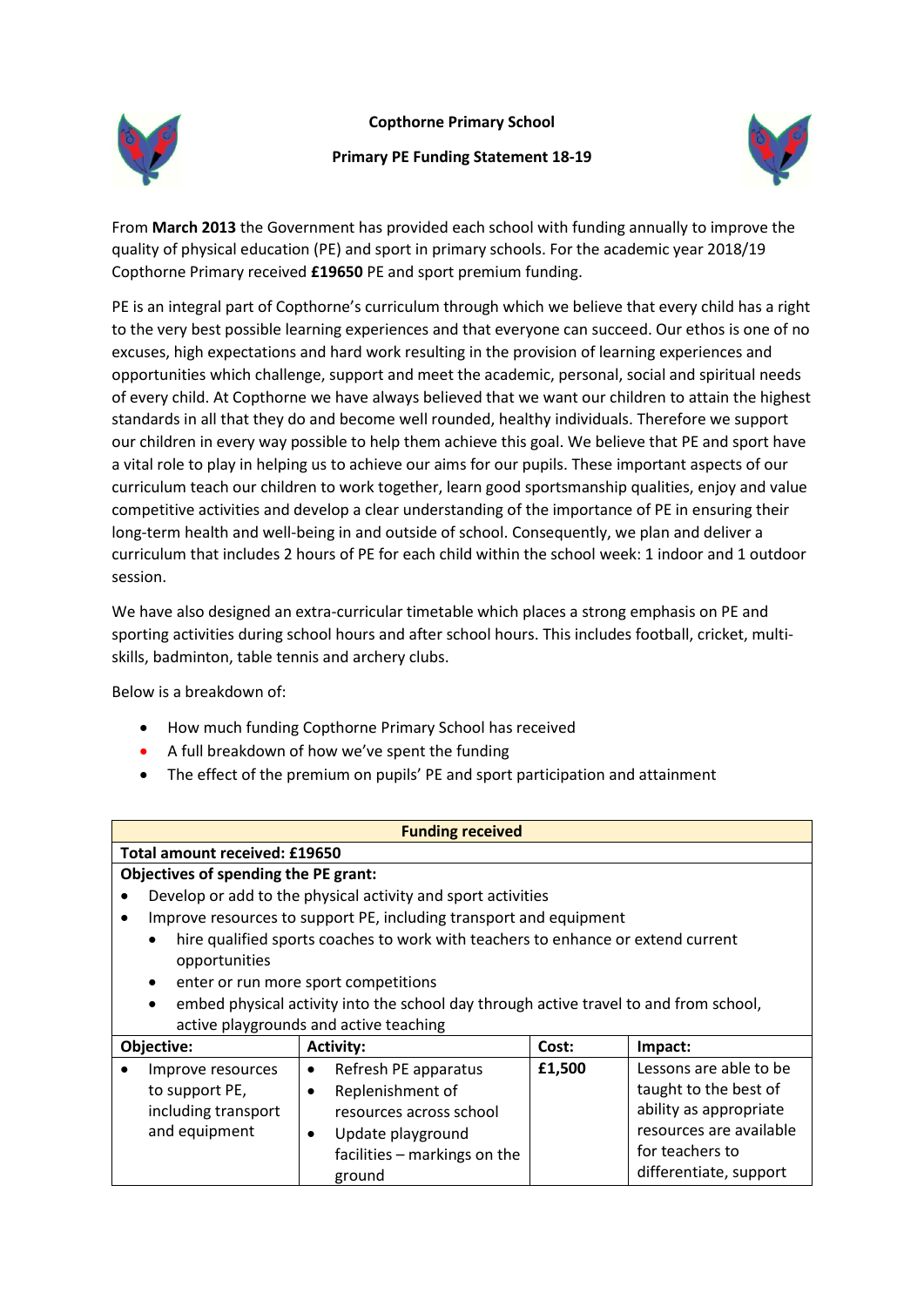|                                                                                                          | Upkeep of transport to<br>$\bullet$<br>take children to and from<br>tournaments, swimming<br>and local activities                                                                                                                          | £2,000<br>£1,000 | and challenge children<br>during lessons. Children<br>take pride in<br>maintaining sports<br>equipment to be used<br>effectively.<br>Marking on the<br>playgrounds have<br>engaged children to<br>actively play at break<br>time and lunch times<br>which encourages<br>fitness and<br>communication skills<br>amongst them. This has<br>also impacted<br>positively on the<br>behaviour issues at<br>lunchtime as the<br>supervisors have seen a<br>decrease in negative<br>issues to the point<br>where these are<br>minimal. |
|----------------------------------------------------------------------------------------------------------|--------------------------------------------------------------------------------------------------------------------------------------------------------------------------------------------------------------------------------------------|------------------|---------------------------------------------------------------------------------------------------------------------------------------------------------------------------------------------------------------------------------------------------------------------------------------------------------------------------------------------------------------------------------------------------------------------------------------------------------------------------------------------------------------------------------|
| Develop or add to<br>$\bullet$<br>the physical activity<br>and sport activities                          | Swimming for all Year 5<br>$\bullet$<br>children<br>Year 3 and Year 6<br>$\bullet$<br>residential (Buckden<br>house and Nell bank<br>including activities such as<br>high ropes, raft building,<br>orienteering, climbing and<br>canoeing) | £9,000<br>£2,535 | 76% of the children in<br>Year 5 were able to<br>swim to the National<br>Curriculum level and<br>44% of the children<br>achieved badges<br>beyond that. 24% of<br>the children were able<br>to swim to at least<br>10m. Some children<br>enjoyed it so much that<br>they continued going<br>there with their parents<br>on the weekend.<br>Residential helps and<br>supports children<br>developing key skills<br>which they can then<br>use in later life.                                                                     |
| Embed physical<br>activity into the<br>school day through<br>active travel to and<br>from school, active | PSHCE week - focus all<br>$\bullet$<br>teaching and learning on<br>matters related to<br>personal health and<br>wellbeing.                                                                                                                 | £2,000           | Increased<br>understanding of the<br>impact of nutritional<br>foods and exercise on<br>our bodies.                                                                                                                                                                                                                                                                                                                                                                                                                              |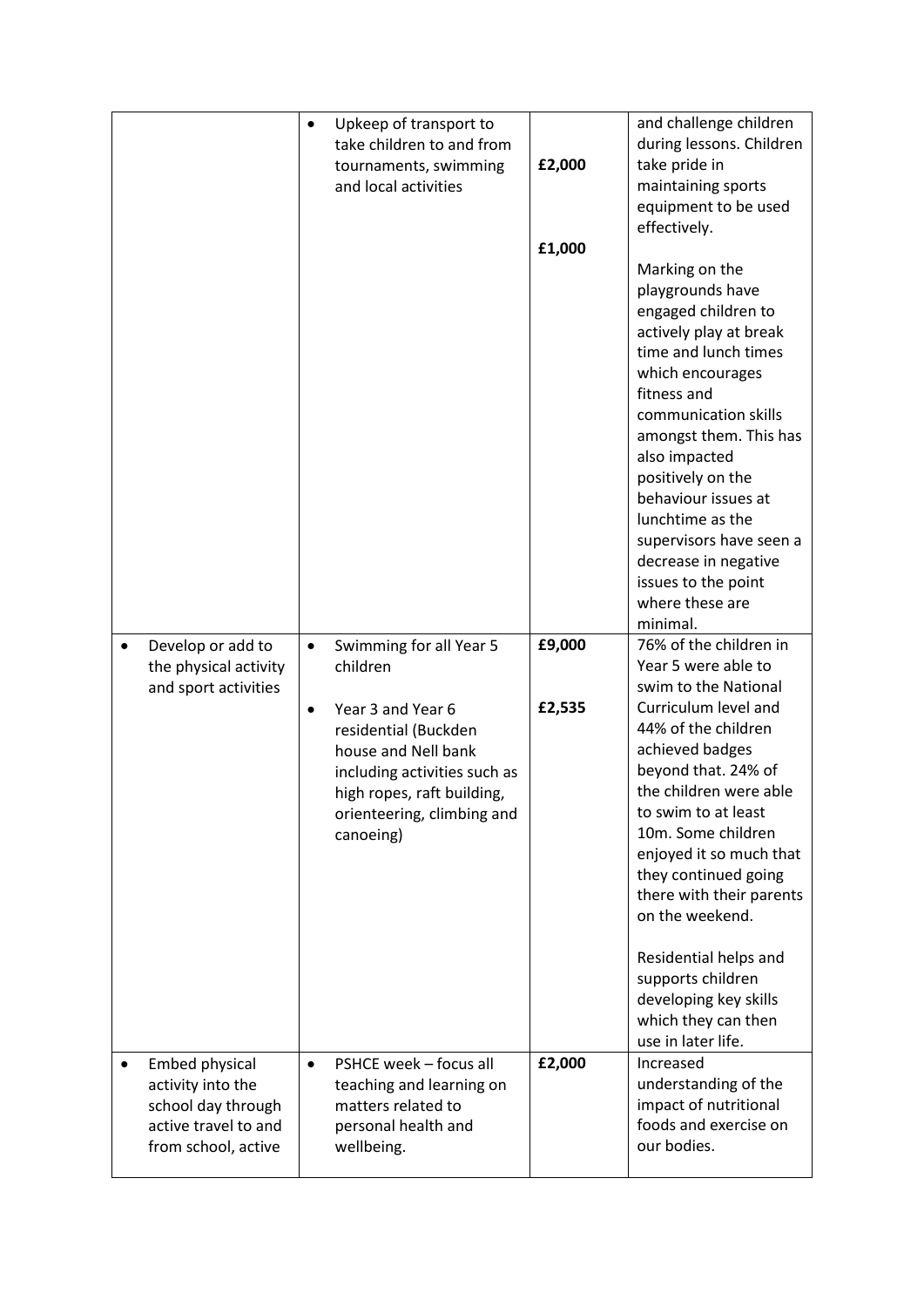| playgrounds and<br>active teaching                                                                                         | Sports day - wide range of<br>$\bullet$<br>activities for the whole<br>school to participate in                                                                                    | £200                 | More children able to<br>make healthier choices<br>as they are able to use<br>their understanding to<br>design and make a<br>healthy meal for<br>teachers during the<br>week.<br>A wider range of<br>children have been<br>practising new<br>activities/sports (More<br>Able students have<br>been identified).<br>Increased participation<br>rates, improved<br>attitudes to learning<br>and social skills,<br>increased motivation<br>and concentration in<br>the classroom have<br>resulted from these<br>physical activities.<br>Approx 50 children are<br>currently attending our<br>breakfast club daily.<br>Children able to make<br>healthy choices to<br>enable them to have a<br>good start to the day<br>with increased energy |
|----------------------------------------------------------------------------------------------------------------------------|------------------------------------------------------------------------------------------------------------------------------------------------------------------------------------|----------------------|-------------------------------------------------------------------------------------------------------------------------------------------------------------------------------------------------------------------------------------------------------------------------------------------------------------------------------------------------------------------------------------------------------------------------------------------------------------------------------------------------------------------------------------------------------------------------------------------------------------------------------------------------------------------------------------------------------------------------------------------|
|                                                                                                                            |                                                                                                                                                                                    |                      | throughout.                                                                                                                                                                                                                                                                                                                                                                                                                                                                                                                                                                                                                                                                                                                               |
| Hire qualified sports<br>$\bullet$<br>coaches to work<br>with teachers to<br>enhance or extend<br>current<br>opportunities | Chance to shine cricket<br>$\bullet$<br>coach training staff                                                                                                                       | £150                 | Staff were coached and<br>mentored by cricket<br>specialist, leading to<br>high performance in<br>cricket as a school, for<br>example; increased<br>participation in after<br>school cricket clubs and<br>winning Exceed<br>tournaments in cricket.                                                                                                                                                                                                                                                                                                                                                                                                                                                                                       |
| Enter or run more<br>sport competitions                                                                                    | Football tournament<br>$\bullet$<br>Netball tournament<br>$\bullet$<br>Archery tournament<br>٠<br>Cricket tournament<br>$\bullet$<br><b>EXCEED</b> sports day<br>Hockey tournament | £200 each.<br>£1,200 | Children are more<br>engaged in whole<br>school tournaments<br>and events. Children<br>have increased<br>responsibility and a                                                                                                                                                                                                                                                                                                                                                                                                                                                                                                                                                                                                             |